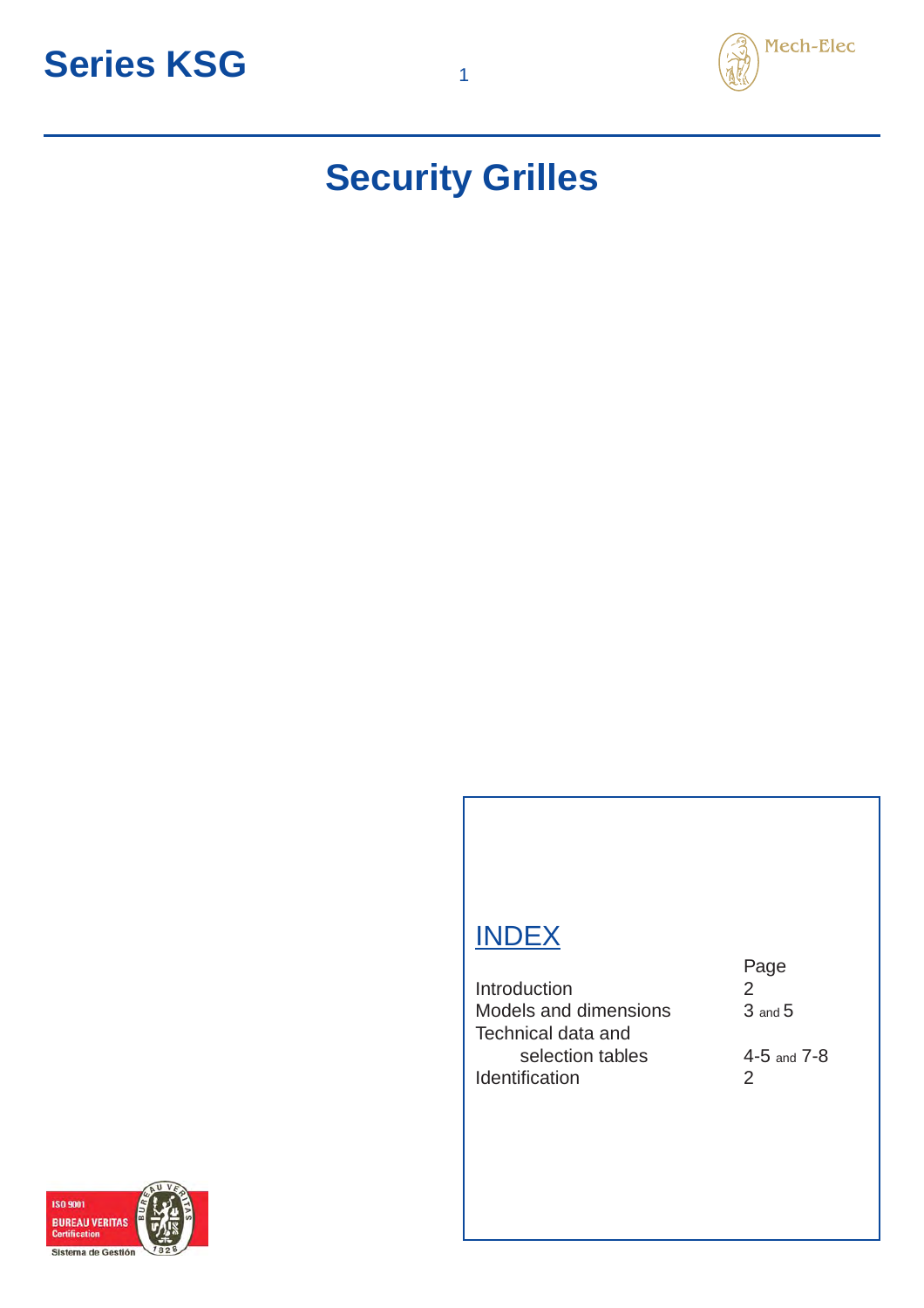

### **Security Grilles Type KSG**



**Side plenum KSG-1**

### **Description**:

Mech-Elec range of security grilles are manufactured in line with the latest requirements of the Home Office and Ministry of Justice, for use in all areas requiring a robust grille. They can be used in both supply and extract applications.

#### **Construction:**

KSG Security grilles are manufactured in either 2mm thick stainless steel brushed finish or 3mm thick mild steel painted finish, and are available with opposed blade dampers (adjustable from rear of KSG-1) fire rated dampers and circular/rectangular connections.

#### **Dimensions:**

General dimensions are as per relevant tables, special sizes are available on request.

### **Preparation & Finished:**

Stainless steel grilles are manufactured from Grade 304 material and have a light brushed finish, steel grilles undergo a passivation process prior to powder coating to any RAL colour.

#### **Identification:**

All grille dimensions are defined by perforation length (L) and followed by perforation height (H). LxH is the dimension of the perforated area.

**Side plenum KSG-3**



**IDENTIFICATION**

| <b>KSG</b>            | <b>Security Grille</b>                 |
|-----------------------|----------------------------------------|
| <b>Security level</b> | 1.3                                    |
| Material - CH         | Steel sheet                            |
| - Inox                | Stainless steel                        |
| LxH                   | Lengh x high (in mm)                   |
| Plenum - PL           | Side entry                             |
| - PS                  | Top entry                              |
| <b>Options</b>        | O (regulating damper)                  |
| <b>Finished</b>       | <b>RAL 9010</b>                        |
| Example:              | KSG-1 / CH / 250 x 250 / PS / RAL 9010 |
|                       |                                        |

High security grille in steel, dimensions 250 x 250 with side entry plnum painted in RAL 9010.

**Top plenum KSG-1**

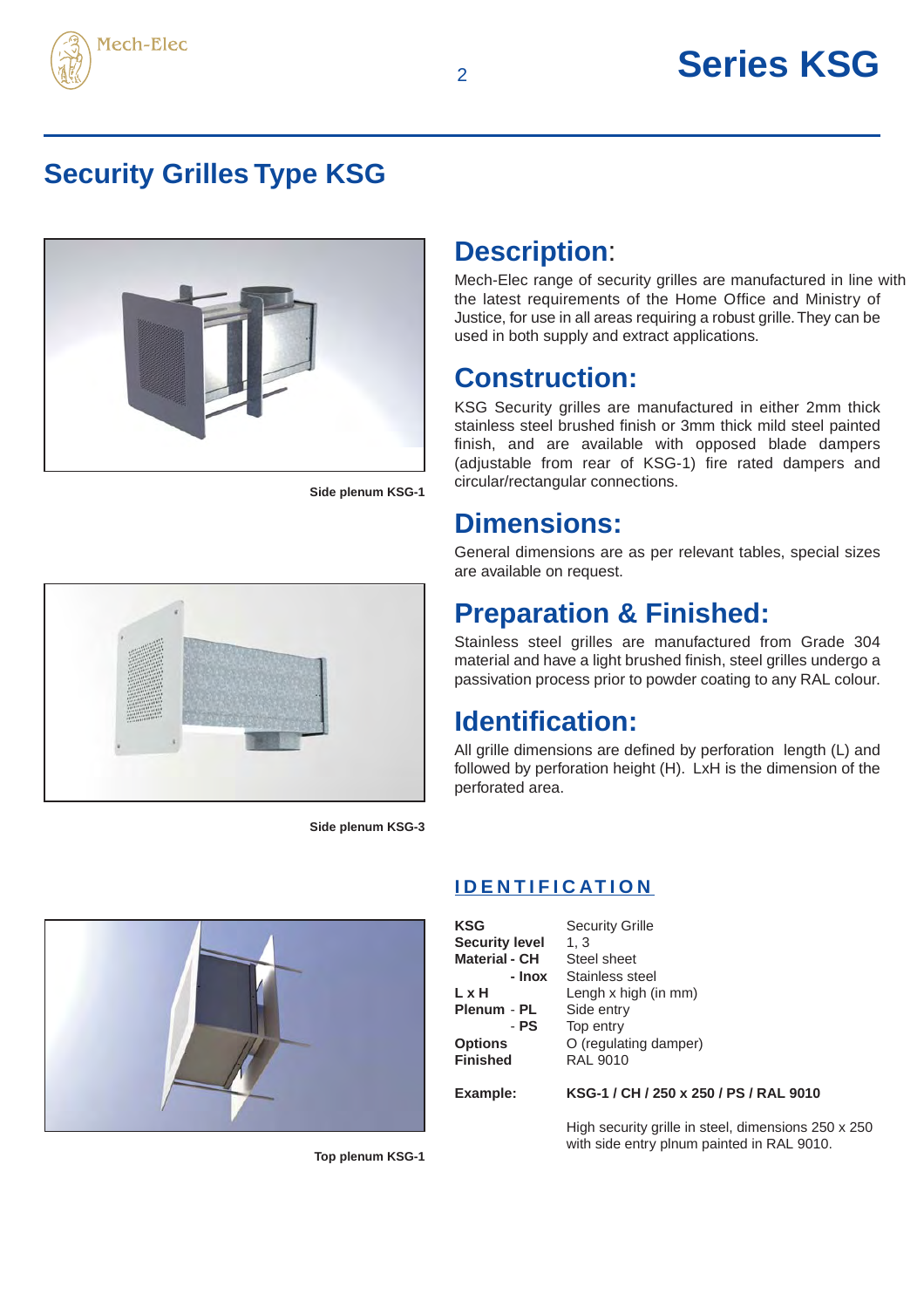

### **High security grilles type KSG-1**



ØD EXT. M6 QA INT.  $210,00$  $\mathbb{Q}$  E  $\nabla \mathbb{B}$ ØD EXT  $\frac{1}{1000}$ Mь **QA INT**  $210,00$ ÌД  $\nabla$  B

Level 1 Security Grilles are an anti-ligature grille and designed for maximum security applications (Police Custody Cells, Prison Cells), they are available with either top or side entry connection plenum boxes (fire rated on request - subsequent on site application of a fire cladding is required) Regulation dampers can be fitted within the grille assembly (Prior to consultation). Fire dampers can be fitted within the grille assembly. Wall thickness to be stated prior to ordering.

| Material:                  |                        |
|----------------------------|------------------------|
| 3 mm Thick Mild Steel      | 3 mm hole @ 5 mm pitch |
| 2 mm Thick Stainless Steel | 2 mm hole @ 4 mm pitch |
| 2 mm Thick Stainless Steel | 3 mm hole @ 5 mm pitch |
|                            |                        |

#### **PERFORATION PATERNS**



#### **Dimensions in mm**

| <b>Model</b> | Α   | в   | C   | D   | Е   |
|--------------|-----|-----|-----|-----|-----|
| 125          | 125 | 205 | 317 | 98  | 165 |
| 150          | 150 | 230 | 317 | 98  | 190 |
| 200          | 200 | 280 | 367 | 148 | 240 |
| 250          | 250 | 330 | 417 | 198 | 290 |
| 300          | 300 | 380 | 467 | 248 | 340 |
| 350          | 350 | 430 | 517 | 298 | 390 |
| 400          | 400 | 480 | 567 | 348 | 440 |

| <b>Model</b> | Α   | в   | C   | D   | Е   |
|--------------|-----|-----|-----|-----|-----|
| 125          | 125 | 205 | 252 | 98  | 165 |
| 150          | 150 | 230 | 252 | 98  | 190 |
| 200          | 200 | 280 | 252 | 148 | 240 |
| 250          | 250 | 330 | 252 | 198 | 290 |
| 300          | 300 | 380 | 252 | 248 | 340 |
| 350          | 350 | 430 | 252 | 298 | 390 |
| 400          | 400 | 480 | 252 | 348 | 440 |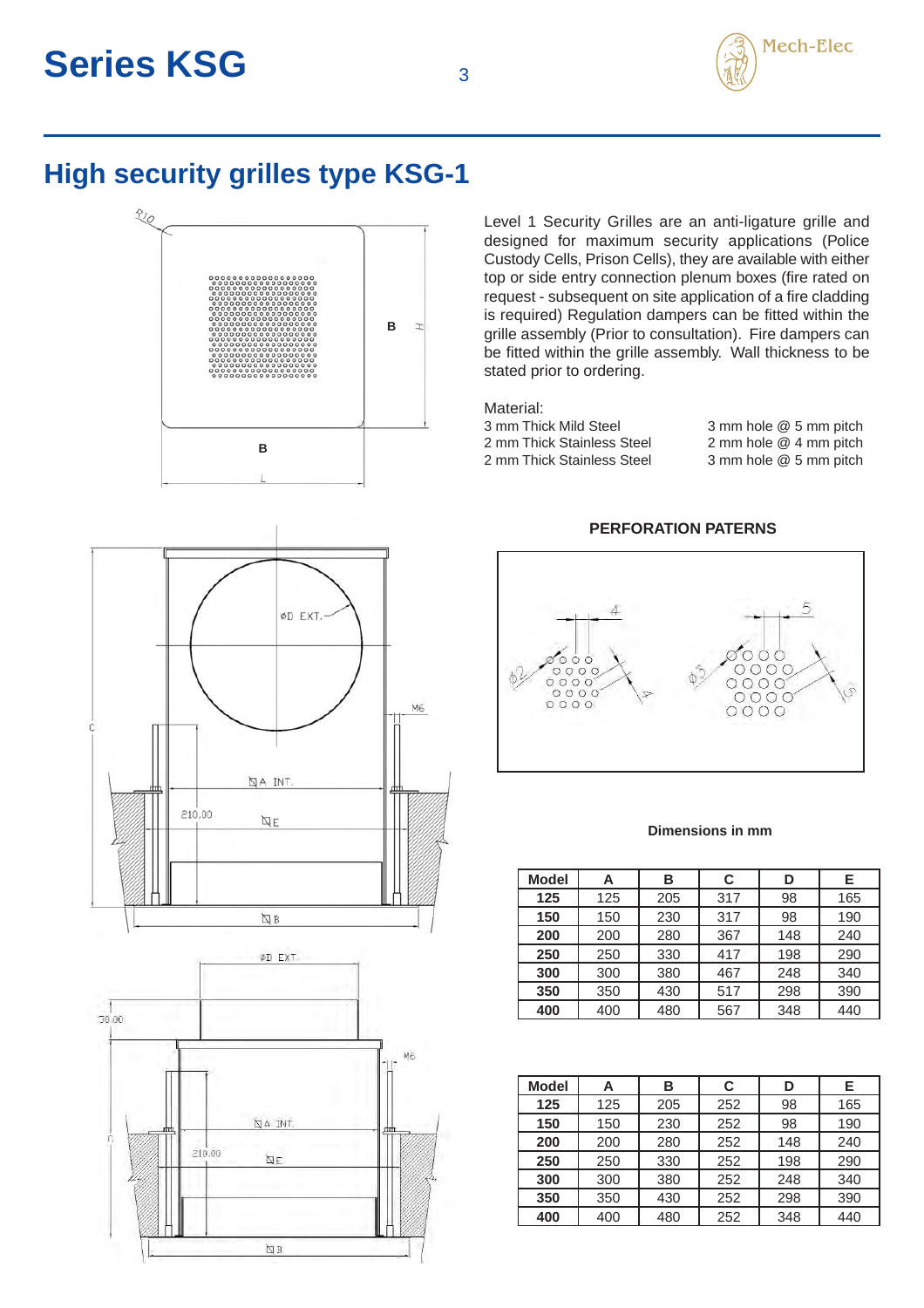

## <sup>4</sup> **Series KSG**

## **High security grilles Type KSG-1 Quick selection table**

| KSG-1 - HIGH SECURITY - SIDE ENTRY |       |                         |            |            |            |            |            |             |                 |  |
|------------------------------------|-------|-------------------------|------------|------------|------------|------------|------------|-------------|-----------------|--|
| Q                                  |       | Size                    | 125x125    | 150x150    | 200x200    | 250x250    | 300x300    | 150,050     | 40 x 100        |  |
| [m7b]                              | Do 1  |                         |            |            |            |            |            |             |                 |  |
| 30                                 |       | V, [m/s]                | 0.5        |            |            |            |            |             |                 |  |
|                                    | 83    | $\times$ [m]<br>Ps[Pa]  | 0,9<br>з   |            |            |            |            |             |                 |  |
|                                    |       | dB(A)                   | 520        |            |            |            |            |             |                 |  |
| 45                                 |       | V.[m/s]                 | 0,8        | 0.6        |            |            |            |             |                 |  |
|                                    | 12.5  | $\times$ [m]            | 1.4        | 1.2        |            |            |            |             |                 |  |
|                                    |       | Ps[Pa]                  | 7          | 4          |            |            |            |             |                 |  |
| œ                                  |       | (IB(A)<br>V.[m/s]       | 520<br>1.1 | <20<br>0.7 |            |            |            |             |                 |  |
|                                    |       | X [m]                   | 1,9        | 1.6        |            |            |            |             |                 |  |
|                                    | 16.7  | Ps[Pa]                  | 13         | B          |            |            |            |             |                 |  |
|                                    |       | dB(A)                   | <20        | <20        |            |            |            |             |                 |  |
| ক                                  |       | V, [m/s]                | 1,3        | 0.9        | ū5         |            |            |             |                 |  |
|                                    | 20.8  | $X$ [m]                 | 2.4        | 2.0        | 1.5        |            |            |             |                 |  |
|                                    |       | Ps[Pa]<br>dB(A)         | 20<br>520  | 10<br>520  | з<br>520   |            |            |             |                 |  |
| w                                  |       | V, [m/s]                | 1.8        | 1.2        | 0.7        |            |            |             |                 |  |
|                                    | 27.8  | $X$ [m]                 | 3,2        | 2,6        | 20         |            |            |             |                 |  |
|                                    |       | P≽[Pa]                  | 35         | 17         | в          |            |            |             |                 |  |
|                                    |       | dB(A)                   | 28         | 520        | < 20       |            |            |             |                 |  |
| 150                                |       | V, [m/s]                | 2.7        | 1.9        | 1.0        | 0.7        | 0,5        |             |                 |  |
|                                    | 41.7  | $X$ [m]<br>Ps[Pa]       | 4.7<br>79  | 3,9<br>30  | 30<br>13   | 24<br>6    | 20<br>з    |             |                 |  |
|                                    |       | dB(A)                   | 40         | 31         | -20        | -20        | 520        |             |                 |  |
| 200                                |       | V, [m/s]                | 3.6        | 2,5        | 1.4        | 0,9        | 0,6        | 0.5         |                 |  |
|                                    | 55.6  | $X$ [m]                 | 0,3        | 5,3        | 39         | 32         | 26         | 2,3         |                 |  |
|                                    |       | P≽[Pa]                  | 140        | 00         | 23         | 10         | 5          | з           |                 |  |
| 225                                |       | dB(A)                   | 49         | 40<br>2,8  | 26<br>1.6  | -20<br>1,0 | <20<br>0.7 | <20<br>0.5  |                 |  |
|                                    |       | V, [m/s]<br>X [m]       |            | 5.9        | 44         | 36         | 30         | 2.5         |                 |  |
|                                    | 62.5  | Ps[Pa]                  |            | 88         | 20         | 13         | ß          | з           |                 |  |
|                                    |       | dB(A)                   |            | 43         | 20         | -20        | 520        | -20         |                 |  |
| 100                                |       | V, [m/s]                |            |            | 21         | 1, 3       | 0,9        | 0,7         | 0.5             |  |
|                                    | 83.3  | X [m]                   |            |            | 59         | 47         | 39         | 3.4         | 3,0             |  |
|                                    |       | P≽[Pa]<br>dB(A)         |            |            | œ<br>38    | 23<br>27   | 11<br><20  | G<br><20    | з<br>$\prec 20$ |  |
| 150                                |       | $V$ , [m/s]             |            |            | 24         | 1.6        | 1.1        | 0.8         | 0.6             |  |
|                                    |       | $\times$ [m]            |            |            | ß٥         | 55         | 46         | 3.9         | 3,5             |  |
|                                    | 97.2  | Ps[Pa]                  |            |            | 71         | 31         | 15         | 8           | 5               |  |
|                                    |       | dB(A)                   |            |            | 42         | 31         | 22         | -20         | -20             |  |
| 400                                |       | V, [m/s]                |            |            | 28         | 1, 8       | 1.2        | 0.9         | 0.7             |  |
|                                    | 111.1 | $\times$ [m]<br>Pa [Pa] |            |            | 7.9<br>83. | 63<br>41   | 53<br>20   | 4.5<br>11   | 3,0<br>c        |  |
|                                    |       | dB(A)                   |            |            | 46         | 35         | 26         | <20         | - 20            |  |
| 500                                |       | V, [m/s]                |            |            |            | 22         | 1.5        | 1.1         | 0,9             |  |
|                                    | 138.9 | $\times$ [m]            |            |            |            | 7.9        | G.G        | 5,6         | 4.9             |  |
|                                    |       | Ps[Pa]                  |            |            |            | 64         | 31         | 17          | 10              |  |
| œ                                  |       | dB(0)                   |            |            |            | 42         | 33<br>1.9  | 25          | $\cdot 20$      |  |
|                                    |       | V, [m/s]<br>X[m]        |            |            |            | 27<br>85   | 7,9        | 1.4<br>6,8  | 1.0<br>5,9      |  |
|                                    | 166,7 | Ps[Pa]                  |            |            |            | œ          | 44         | 24          | 14              |  |
|                                    |       | dB(A)                   |            |            |            | 48         | 39         | 31          | 24              |  |
| 70                                 |       | V, [m/s]                |            |            |            |            | 2.2        | 1.6         | 1.2             |  |
|                                    | 194.4 | X[m]                    |            |            |            |            | 0.2<br>60  | 7.9<br>32   | 6,0<br>19       |  |
|                                    |       | Ps[Pa]<br>dB(A)         |            |            |            |            | 43         | 36          | 20              |  |
| <b>SOO</b>                         |       | A' [wys]                |            |            |            |            | 2,5        | 1.8         | 1.4             |  |
|                                    | 222.2 | $X$ [m]                 |            |            |            |            | 10.5       | 0,0         | 7.9             |  |
|                                    |       | Ps[Pa]                  |            |            |            |            | 78         | 42          | 25              |  |
| 380                                |       | dB(A)                   |            |            |            |            | 47         | 40          | 33              |  |
|                                    |       | V.[m/s]<br>$\times$ [m] |            |            |            |            |            | 2.0<br>10.1 | 1.6<br>8.9      |  |
|                                    | 250.0 | Ps[Pa]                  |            |            |            |            |            | 54          | 31              |  |
|                                    |       | dB(A)                   |            |            |            |            |            | 43          | IB              |  |
| 1000                               |       | V, [m/s]                |            |            |            |            |            | 2.3         | 1.7             |  |
|                                    | 277.8 | $\times$ [m]            |            |            |            |            |            | 11.3        | 9,9             |  |
|                                    |       | Ps[Pa]                  |            |            |            |            |            | GG          | œ.              |  |
|                                    |       | dB(A)                   |            |            |            |            |            | 46          | 40              |  |
| 1250                               |       | V, [m/s]<br>$X$ [m]     |            |            |            |            |            |             | 2.2<br>123      |  |
|                                    | 347.2 | Ps[Pa]                  |            |            |            |            |            |             | G1              |  |
|                                    |       | dB(8)                   |            |            |            |            |            |             | Шŝ              |  |

#### **Symbols**

- 
- $V_f$  Face velocity (m/s)<br>X Throw (m) Throw  $(m)$ 
	-
- P<sub>s</sub> Static pressure (Pa) dB(A) Sound power level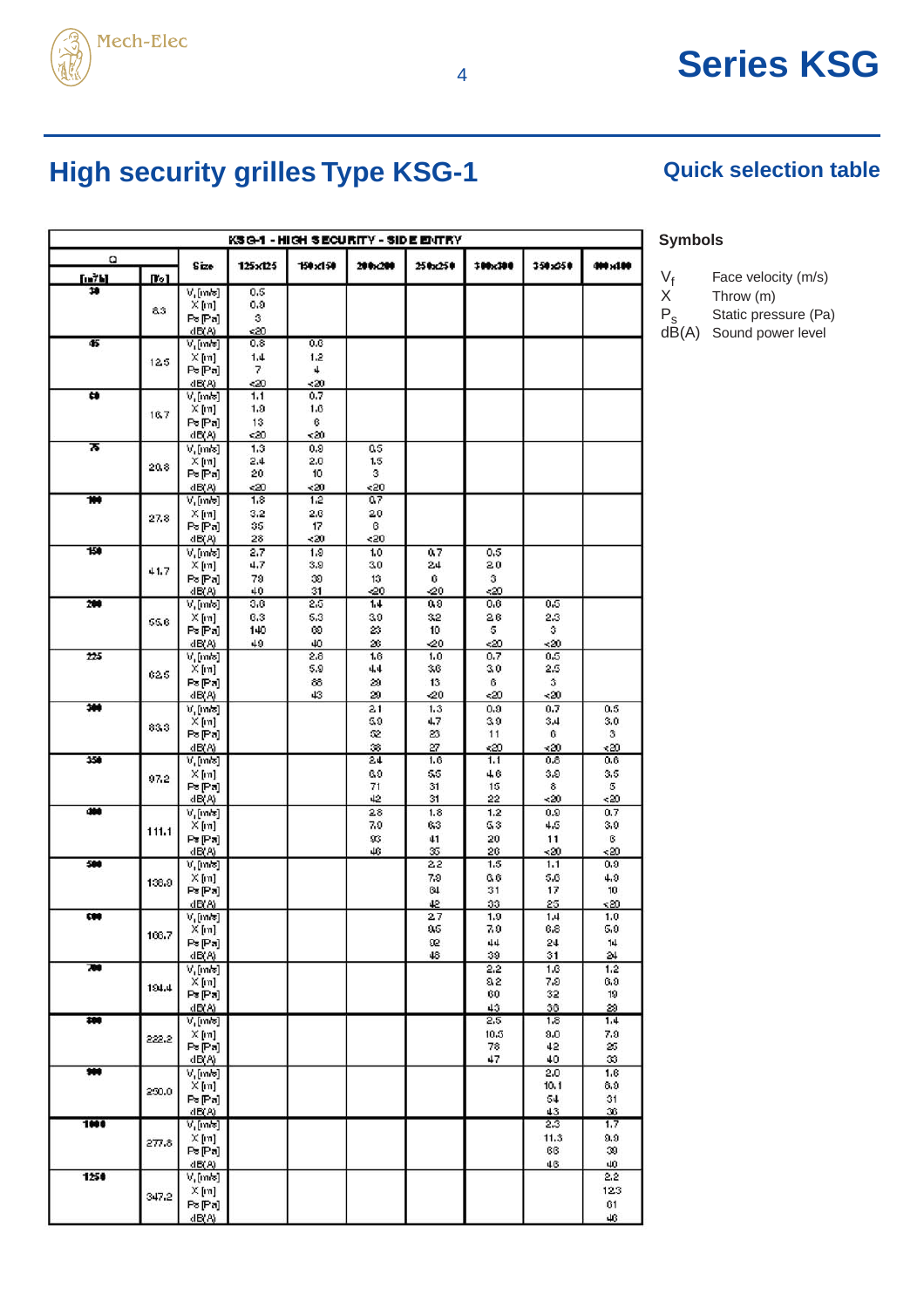

## High security grilles Type KSG-1 **Quick selection table**

| <b>KSG-1 - HIGH SECURITY - TOP ENTRY</b> |       |                          |               |                |                |             |             |               |                |
|------------------------------------------|-------|--------------------------|---------------|----------------|----------------|-------------|-------------|---------------|----------------|
| Q                                        |       | <b>Size</b>              | 125x125       | 150x150        | 200x200        | 250x250     | 300x300     | 350x350       | 400x400        |
| [m <sup>3</sup> /h]                      | [I/s] |                          |               |                |                |             |             |               |                |
| 30                                       |       | $Vr$ [m/s]<br>$X$ [m]    | 0,5<br>0,9    |                |                |             |             |               |                |
|                                          | 8,3   | Ps [Pa]                  | 2             |                |                |             |             |               |                |
|                                          |       | dB(A)                    | $20$          |                |                |             |             |               |                |
| 45                                       |       | V, [m/s]                 | 0,8           | 0,6            |                |             |             |               |                |
|                                          | 12,5  | $X$ [m]<br>Ps [Pa]       | 1,4<br>5      | 1,2<br>3       |                |             |             |               |                |
|                                          |       | dB(A)                    | $20$          | $<$ 20         |                |             |             |               |                |
| 60                                       |       | V, [m/s]                 | 1,1           | 0,7            |                |             |             |               |                |
|                                          | 16,7  | $X$ [m]                  | 1,9<br>9      | 1,6<br>5       |                |             |             |               |                |
|                                          |       | Ps [Pa]<br>dB(A)         | $20$          | $20$           |                |             |             |               |                |
| 75                                       |       | V, [m/s]                 | 1,3           | 0,9            | 0,5            |             |             |               |                |
|                                          | 20,8  | $X$ [m]                  | 2,4           | 2,0            | 1,5            |             |             |               |                |
|                                          |       | Ps [Pa]                  | 14            | $\overline{7}$ | $\overline{2}$ |             |             |               |                |
| 100                                      |       | dB(A)<br>V, [m/s]        | $<$ 20<br>1,8 | $20$<br>1,2    | $<$ 20<br>0,7  |             |             |               |                |
|                                          | 27,8  | $X$ [m]                  | 3,2           | 2,6            | 2,0            |             |             |               |                |
|                                          |       | Ps [Pa]                  | 26            | 13             | 4              |             |             |               |                |
| 150                                      |       | dB(A)<br>V, [m/s]        | $<$ 20<br>2,7 | <20<br>1,9     | <20<br>1,0     | 0,7         | 0,5         |               |                |
|                                          |       | $X$ [m]                  | 4,7           | 3,9            | 3,0            | 2,4         | 2,0         |               |                |
|                                          | 41,7  | Ps [Pa]                  | 58            | 28             | 10             | 4           | 2           |               |                |
|                                          |       | dB(A)                    | 32            | 23             | $<$ 20         | $<$ 20      | $<$ 20      |               |                |
| 200                                      |       | V, [m/s]<br>$X$ [m]      | 3,6           | 2,5            | 1,4            | 0,9<br>3,2  | 0,6<br>2,6  | 0,5           |                |
|                                          | 55,6  | Ps [Pa]                  | 6,3<br>102    | 5,3<br>51      | 3,9<br>17      | 7           | 4           | 2,3<br>2      |                |
|                                          |       | dB(A)                    | 41            | 32             | $<$ 20         | 20          | $20$        | $20$          |                |
| 225                                      |       | V, [m/s]                 | 4,0           | 2,8            | 1,6            | 1,0         | 0,7         | 0,5           |                |
|                                          | 62,5  | X[m]<br>Ps [Pa]          | 7,1<br>130    | 5,9<br>64      | 4,4<br>21      | 3,6<br>9    | 3,0<br>5    | 2,5<br>2      |                |
|                                          |       | dB(A)                    | 44            | 35             | 21             | $<$ 20      | $<$ 20      | $<$ 20        |                |
| 300                                      |       | V, [m/s]                 |               | 3,7            | 2,1            | 1,3         | 0,9         | 0,7           | 0,5            |
|                                          | 83,3  | X[m]                     |               | 7,9            | 5,9            | 4,7         | 3,9         | 3,4           | 3,0            |
|                                          |       | Ps [Pa]<br>dB(A)         |               | 114<br>44      | 38<br>29       | 17<br>$20$  | 8<br>$<$ 20 | 4<br>$20$     | 3<br>$<$ 20    |
| 400                                      |       | V, [m/s]                 |               |                | 2,8            | 1,8         | 1,2         | 0,9           | 0,7            |
|                                          | 111,1 | $X$ [m]                  |               |                | 7,9            | 6,3         | 5,3         | 4,5           | 3,9            |
|                                          |       | Ps [Pa]                  |               |                | 68             | 30          | 14          | 8             | 5              |
| 500                                      |       | dB(A)<br>V, [m/s]        |               |                | 38<br>3,5      | 27<br>2,2   | $20$<br>1,5 | $20$<br>1,1   | $20$<br>0,9    |
|                                          | 138,9 | $X$ [m]                  |               |                | 9,9            | 7,9         | 6,6         | 5,6           | 4,9            |
|                                          |       | Ps [Pa]                  |               |                | 106            | 46          | 22          | 12            | $\overline{7}$ |
| 600                                      |       | dB(A)                    |               |                | 45<br>4,2      | 34<br>2,7   | 25<br>1,9   | $<$ 20<br>1,4 | $20$<br>1,0    |
|                                          |       | V, [m/s]<br>$X$ [m]      |               |                | 11,8           | 9,5         | 7,9         | 6,8           | 5,9            |
|                                          | 166,7 | Ps [Pa]                  |               |                | 152            | 67          | 32          | 17            | 10             |
|                                          |       | dB(A)                    |               |                | 50             | 39          | 30          | 23            | $<$ 20         |
| 700                                      |       | $V_{1}$ [m/s]<br>$X$ [m] |               |                |                | 3,1<br>11,0 | 2,2<br>9,2  | 1,6<br>7,9    | 1,2<br>6,9     |
|                                          | 194,4 | Ps [Pa]                  |               |                |                | 91          | 44          | 24            | 14             |
|                                          |       | dB(A)                    |               |                |                | 44          | 35          | 27            | 21             |
| 800                                      |       | V, [m/s]                 |               |                |                | 3,6         | 2,5         | 1,8           | 1,4            |
|                                          | 222,2 | X[m]<br>Ps [Pa]          |               |                |                | 12,6<br>119 | 10,5<br>57  | 9,0<br>31     | 7,9<br>18      |
|                                          |       | dB(A)                    |               |                |                | 48          | 39          | 31            | 25             |
| 900                                      |       | V, [m/s]                 |               |                |                |             | 2,8         | 2,0           | 1,6            |
|                                          | 250,0 | $X$ [m]                  |               |                |                |             | 11,8        | 10,1          | 8,9            |
|                                          |       | Ps [Pa]<br>dB(A)         |               |                |                |             | 73<br>42    | 39<br>35      | 23<br>28       |
| 1000                                     |       | V, [m/s]                 |               |                |                |             | 3,1         | 2,3           | 1,7            |
|                                          | 277,8 | $X$ [m]                  |               |                |                |             | 13,1        | 11,3          | 9,9            |
|                                          |       | Ps [Pa]<br>dB(A)         |               |                |                |             | 90<br>45    | 48            | 28<br>31       |
| 1500                                     |       | V, [m/s]                 |               |                |                |             |             | 38            | 2,6            |
|                                          | 416,7 | X[m]                     |               |                |                |             |             |               | 14,8           |
|                                          |       | Ps [Pa]                  |               |                |                |             |             |               | 64             |
|                                          |       | dB(A)                    |               |                |                |             |             |               | 43             |

#### **Symbols**

 $V_f$  Face velocity (m/s)<br>X Throw (m)

Throw (m)

P<sub>s</sub> Static pressure (Pa)

dB(A) Sound power level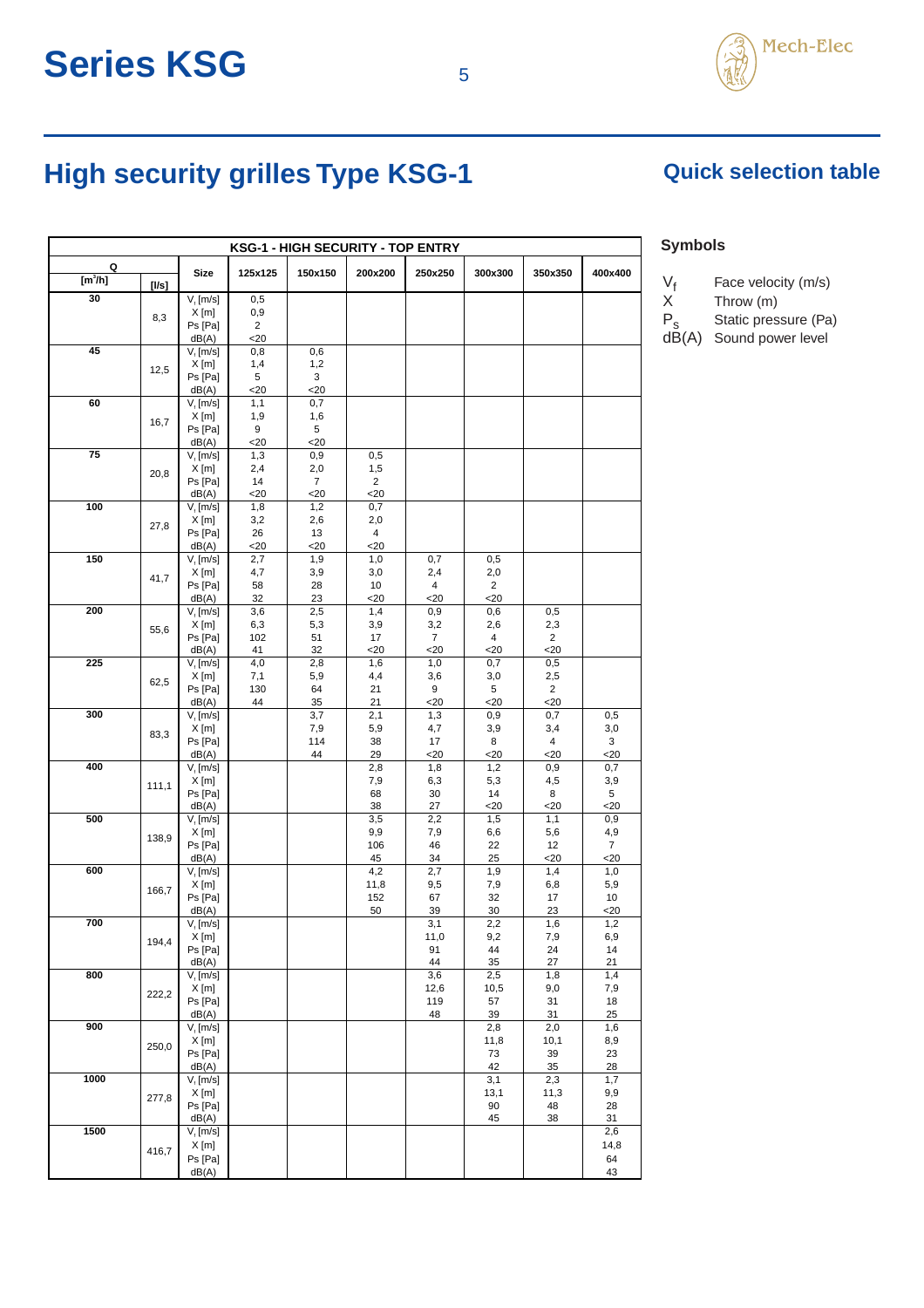

### **Medium security grilles type KSG-3**



Level 3 Security Grilles are an anti-ligature grille and designed for secure applications (Police Association Areas, Secure Hospitals), they are available with either top or side entry connection plenum boxes (fire rated on request - subsequent on site application of a fire cladding is required) Regulation dampers can be fitted within the grille assembly. Fire dampers can be fitted within the grille assembly. Fixing is by means of security screws (not supplied) into countersunk holes. Wall thickness to be stated prior to ordering.

Material:

3 mm Thick Mild Steel 3 mm hole @ 5 mm pitch<br>2 mm Thick Stainless Steel 2 mm hole @ 4 mm pitch 2 mm Thick Stainless Steel 3 mm hole @ 5 mm pitch

2 mm hole  $@$  4 mm pitch

#### **PERFORATION PATERNS**



#### **Dimensions in mm**

| <b>Model</b> | Α   | В   | C   | D   | Е   |
|--------------|-----|-----|-----|-----|-----|
| 125          | 125 | 205 | 250 | 98  | 150 |
| 150          | 150 | 230 | 250 | 98  | 175 |
| 200          | 200 | 280 | 250 | 148 | 225 |
| 250          | 250 | 330 | 300 | 198 | 275 |
| 300          | 300 | 380 | 350 | 248 | 325 |
| 350          | 350 | 430 | 400 | 298 | 375 |
| 400          | 400 | 480 | 450 | 348 | 425 |

| <b>Model</b> | Α   | в   | С   | D   | Е   |
|--------------|-----|-----|-----|-----|-----|
| 125          | 125 | 205 | 250 | 98  | 150 |
| 150          | 150 | 230 | 250 | 98  | 175 |
| 200          | 200 | 280 | 250 | 148 | 225 |
| 250          | 250 | 330 | 250 | 198 | 275 |
| 300          | 300 | 380 | 250 | 248 | 325 |
| 350          | 350 | 430 | 250 | 298 | 375 |
| 400          | 400 | 480 | 250 | 348 | 425 |



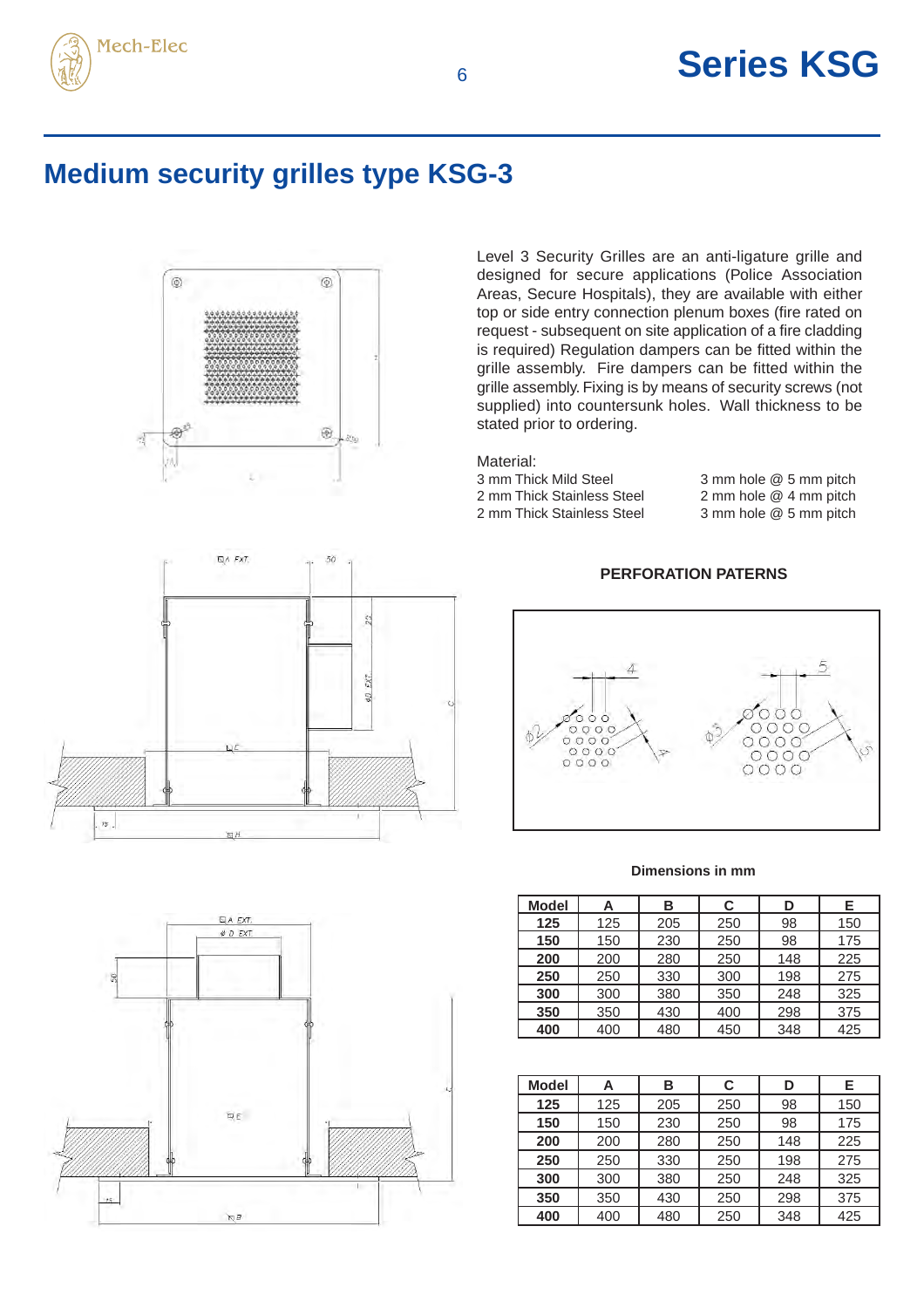# Mech-Elec

### **Medium security grilles type KSG-3** Quick selection table

| <b>KSG-3 - LOW SECURITY - SIDE ENTRY</b> |       |                        |                       |             |                |            |                          |             |             |
|------------------------------------------|-------|------------------------|-----------------------|-------------|----------------|------------|--------------------------|-------------|-------------|
| Q                                        |       | <b>Size</b>            | 125x125               | 150x150     | 200x200        | 250x250    | 300x300                  | 350x350     | 400x400     |
| [m <sup>3</sup> /h]                      | [Us]  |                        |                       |             |                |            |                          |             |             |
| 30                                       |       | $Vr$ [m/s]             | 0,5                   |             |                |            |                          |             |             |
|                                          | 8,3   | X[m]<br>Ps [Pa]        | 1,0<br>$\overline{4}$ |             |                |            |                          |             |             |
|                                          |       | dB(A)                  | $<$ 20                |             |                |            |                          |             |             |
| 45                                       |       | $Vr$ [m/s]             | 0,8                   | 0,6         |                |            |                          |             |             |
|                                          | 12,5  | X[m]                   | 1,5                   | 1,2         |                |            |                          |             |             |
|                                          |       | Ps [Pa]<br>dB(A)       | 10<br>$20$            | 5<br>$20$   |                |            |                          |             |             |
| 60                                       |       | $V$ , [m/s]            | 1,1                   | 0,7         |                |            |                          |             |             |
|                                          | 16,7  | X[m]                   | 2,0                   | 1,6         |                |            |                          |             |             |
|                                          |       | Ps [Pa]                | 17                    | 8           |                |            |                          |             |             |
| 75                                       |       | dB(A)<br>V, [m/s]      | $20$<br>1,3           | $20$<br>0,9 | 0,5            |            |                          |             |             |
|                                          |       | X[m]                   | 2,5                   | 2,1         | 1,5            |            |                          |             |             |
|                                          | 20,8  | Ps [Pa]                | 27                    | 13          | $\overline{4}$ |            |                          |             |             |
| 100                                      |       | dB(A)                  | 24                    | $20$        | $<$ 20         |            |                          |             |             |
|                                          |       | V, [m/s]<br>X[m]       | 1,8<br>3,3            | 1,2<br>2,7  | 0,7<br>2,1     |            |                          |             |             |
|                                          | 27,8  | Ps [Pa]                | 48                    | 24          | 8              |            |                          |             |             |
|                                          |       | dB(A)                  | 33                    | 24          | $20$           |            |                          |             |             |
| 150                                      |       | V, [m/s]               | 2,7                   | 1,9         | 1,0            | 0,7        | 0,5                      |             |             |
|                                          | 41,7  | X[m]<br>Ps [Pa]        | 4,9<br>107            | 4,1<br>53   | 3,1<br>18      | 2,5<br>8   | 2,1<br>4                 |             |             |
|                                          |       | dB(A)                  | 45                    | 36          | 22             | $<$ 20     | $20$                     |             |             |
| 200                                      |       | V, [m/s]               |                       | 2,5         | 1,4            | 0,9        | 0,6                      | 0,5         |             |
|                                          | 55,6  | $X$ [m]                |                       | 5,5         | 4,1            | 3,3        | 2,7                      | 2,4         |             |
|                                          |       | Ps [Pa]<br>dB(A)       |                       | 94<br>44    | 32<br>30       | 14<br>$20$ | $\overline{7}$<br>$<$ 20 | 4<br>$<$ 20 |             |
| 225                                      |       | V, [m/s]               |                       | 2,8         | 1,6            | 1,0        | 0,7                      | 0,5         |             |
|                                          | 62,5  | X[m]                   |                       | 6,2         | 4,6            | 3,7        | 3,1                      | 2,6         |             |
|                                          |       | Ps [Pa]                |                       | 119         | 40             | 18         | 8                        | 5           |             |
| 300                                      |       | dB(A)<br>$V_{1}$ [m/s] |                       | 48          | 34<br>2,1      | 23<br>1,3  | $<$ 20<br>0,9            | $20$<br>0,7 | 0,5         |
|                                          |       | X[m]                   |                       |             | 6,2            | 4,9        | 4,1                      | 3,5         | 3,1         |
|                                          | 83,3  | Ps [Pa]                |                       |             | 71             | 31         | 15                       | 8           | 5           |
| 350                                      |       | dB(A)                  |                       |             | 42<br>2,4      | 31         | 22<br>1,1                | $<$ 20      | $20$        |
|                                          |       | $Vr$ [m/s]<br>X[m]     |                       |             | 7,2            | 1,6<br>5,8 | 4,8                      | 0,8<br>4,1  | 0,6<br>3,6  |
|                                          | 97,2  | Ps [Pa]                |                       |             | 97             | 42         | 20                       | 11          | 6           |
|                                          |       | dB(A)                  |                       |             | 47             | 36         | 27                       | $20$        | $20$        |
| 400                                      |       | V, [m/s]<br>$X$ [m]    |                       |             | 2,8<br>8,2     | 1,8<br>6,6 | 1,2<br>5,5               | 0,9<br>4,7  | 0,7<br>4,1  |
|                                          | 111,1 | Ps [Pa]                |                       |             | 126            | 55         | 27                       | 14          | 8           |
|                                          |       | dB(A)                  |                       |             | 51             | 40         | 31                       | 23          | $<$ 20      |
| 500                                      |       | V, [m/s]               |                       |             |                | 2,2        | 1,5                      | 1,1         | 0,9         |
|                                          | 138,9 | $X$ [m]<br>Ps [Pa]     |                       |             |                | 8,2<br>86  | 6,9<br>42                | 5,9<br>23   | 5,1<br>13   |
|                                          |       | dB(A)                  |                       |             |                | 47         | 38                       | 30          | 23          |
| 600                                      |       | V, [m/s]               |                       |             |                | 2,7        | 1,9                      | 1,4         | 1,0         |
|                                          | 166,7 | $X$ [m]                |                       |             |                | 9,9        | 8,2                      | 7,1         | 6,2         |
|                                          |       | Ps [Pa]<br>dB(A)       |                       |             |                | 124<br>52  | 60<br>43                 | 32<br>35    | 19<br>29    |
| 700                                      |       | $Vf$ [m/s]             |                       |             |                |            | 2,2                      | 1,6         | 1,2         |
|                                          | 194,4 | X[m]                   |                       |             |                |            | 9,6                      | 8,2         | 7,2         |
|                                          |       | Ps [Pa]<br>dB(A)       |                       |             |                |            | 82<br>48                 | 44<br>40    | 26<br>33    |
| 800                                      |       | V, [m/s]               |                       |             |                |            | 2,5                      | 1,8         | 1,4         |
|                                          | 222,2 | X[m]                   |                       |             |                |            | 11,0                     | 9,4         | 8,2         |
|                                          |       | Ps [Pa]                |                       |             |                |            | 107                      | 58          | 34          |
| 900                                      |       | dB(A)<br>V, [m/s]      |                       |             |                |            | 52                       | 44<br>2,0   | 37<br>1,6   |
|                                          | 250,0 | $X$ [m]                |                       |             |                |            |                          | 10,6        | 9,3         |
|                                          |       | Ps [Pa]                |                       |             |                |            |                          | 73          | 43          |
| 1000                                     |       | dB(A)                  |                       |             |                |            |                          | 48          | 41          |
|                                          |       | $Vr$ [m/s]<br>X[m]     |                       |             |                |            |                          | 2,3<br>11,8 | 1,7<br>10,3 |
|                                          | 277,8 | Ps [Pa]                |                       |             |                |            |                          | 90          | 53          |
|                                          |       | dB(A)                  |                       |             |                |            |                          | 51          | 44          |
| 1250                                     |       | $Vr$ [m/s]             |                       |             |                |            |                          |             | 2,2         |
|                                          | 347,2 | X[m]<br>Ps [Pa]        |                       |             |                |            |                          |             | 12,9<br>82  |
|                                          |       | dB(A)                  |                       |             |                |            |                          |             | 51          |
|                                          |       |                        |                       |             |                |            |                          |             |             |

#### **Symbols**

- $V_f$  Face velocity (m/s)<br>X Throw (m)
- $X$  Throw (m)<br> $P_s$  Static pres
	- Static pressure (Pa)
- $dB(A)$  Sound power level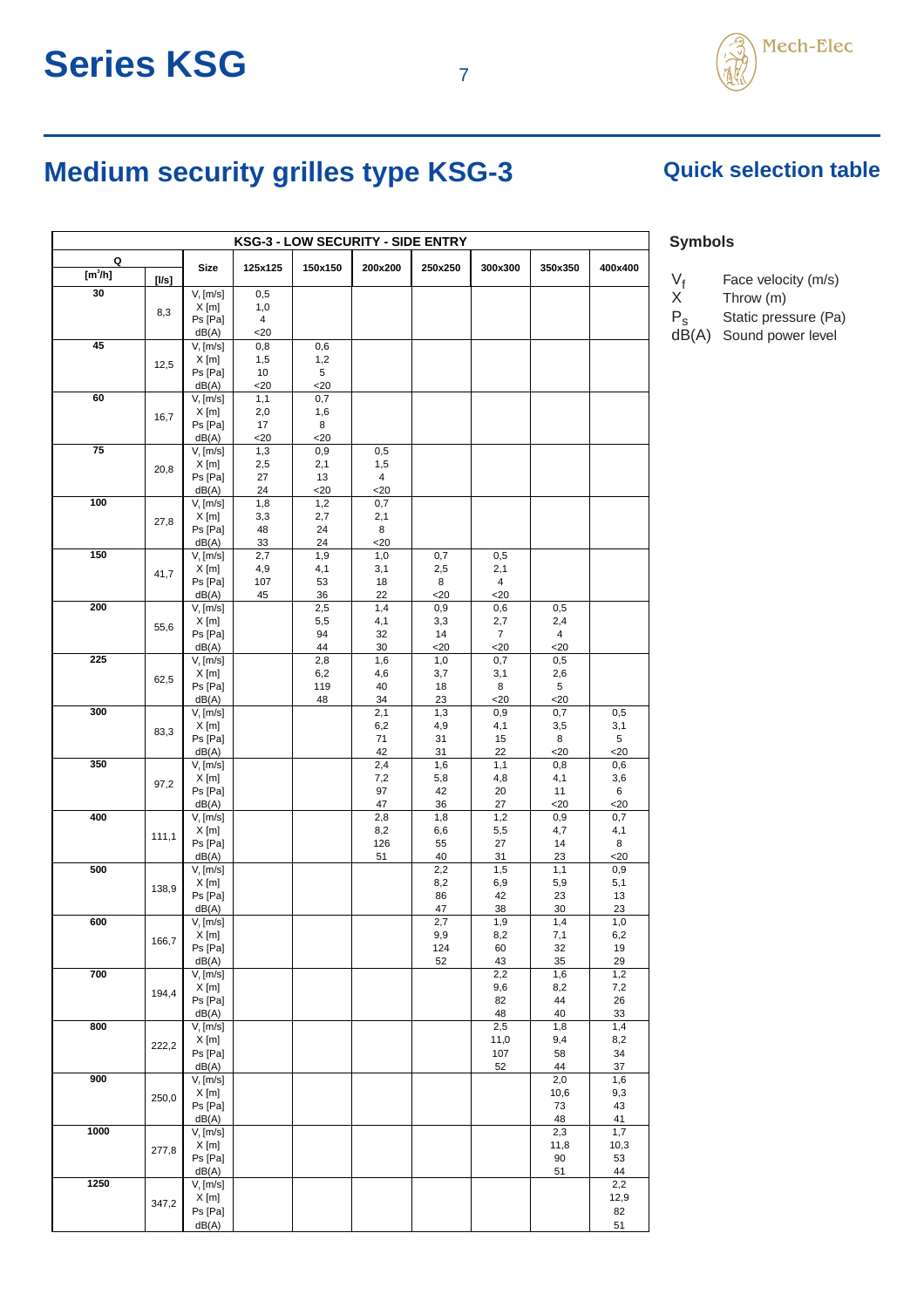

## 8 **Series KSG**

### **Medium security grilles KSG-3 Quick selection table**

| <b>KSG-3 - LOW SECURITY - TOP ENTRY</b> |       |                      |                |             |             |               |               |               |            |
|-----------------------------------------|-------|----------------------|----------------|-------------|-------------|---------------|---------------|---------------|------------|
| Q                                       |       | <b>Size</b>          | 125x125        | 150x150     | 200x200     | 250x250       | 300x300       | 350x350       | 400x400    |
| $[m^3/h]$                               | [I/s] |                      |                |             |             |               |               |               |            |
| 30                                      |       | V, [m/s]             | 0,5            |             |             |               |               |               |            |
|                                         | 8,3   | $X$ [m]              | 1,0            |             |             |               |               |               |            |
|                                         |       | Ps [Pa]<br>dB(A)     | 3<br>$<$ 20    |             |             |               |               |               |            |
| 45                                      |       | V, [m/s]             | 0,8            | 0,6         |             |               |               |               |            |
|                                         | 12,5  | $X$ [m]              | 1,5            | 1,2         |             |               |               |               |            |
|                                         |       | Ps [Pa]              | $\overline{7}$ | 3           |             |               |               |               |            |
| 60                                      |       | dB(A)<br>V, [m/s]    | $20$<br>1,1    | $20$<br>0,7 |             |               |               |               |            |
|                                         | 16,7  | $X$ [m]              | 2,0            | 1,6         |             |               |               |               |            |
|                                         |       | Ps [Pa]              | 13             | 6           |             |               |               |               |            |
| 75                                      |       | dB(A)                | $<$ 20         | $20$        |             |               |               |               |            |
|                                         |       | V, [m/s]<br>$X$ [m]  | 1,3<br>2,5     | 0,9<br>2,1  | 0,5<br>1,5  |               |               |               |            |
|                                         | 20,8  | Ps [Pa]              | 20             | 10          | 3           |               |               |               |            |
|                                         |       | dB(A)                | $20$           | $<$ 20      | $20$        |               |               |               |            |
| 100                                     |       | V, [m/s]             | 1,8            | 1,2         | 0,7         |               |               |               |            |
|                                         | 27,8  | $X$ [m]<br>Ps [Pa]   | 3,3<br>35      | 2,7<br>17   | 2,1<br>6    |               |               |               |            |
|                                         |       | dB(A)                | 24             | $<$ 20      | $<$ 20      |               |               |               |            |
| 150                                     |       | V, [m/s]             | 2,7            | 1,9         | 1,0         | 0,7           | 0,5           |               |            |
|                                         | 41,7  | $X$ [m]<br>Ps [Pa]   | 4,9<br>78      | 4,1<br>39   | 3,1<br>13   | 2,5<br>6      | 2,1<br>3      |               |            |
|                                         |       | dB(A)                | 36             | 27          | $<$ 20      | $20$          | $20$          |               |            |
| 200                                     |       | V, [m/s]             | 3,6            | 2,5         | 1,4         | 0,9           | 0,6           | 0,5           |            |
|                                         | 55,6  | $X$ [m]              | 6,6            | 5,5         | 4,1         | 3,3           | 2,7           | 2,4           |            |
|                                         |       | Ps [Pa]<br>dB(A)     | 139<br>45      | 69<br>36    | 23<br>22    | 10<br>$<$ 20  | 5<br>$<$ 20   | 3<br>$20$     |            |
| 225                                     |       | V, [m/s]             | 4,0            | 2,8         | 1,6         | 1,0           | 0,7           | 0,5           |            |
|                                         | 62,5  | $X$ [m]              | 7,4            | 6,2         | 4,6         | 3,7           | 3,1           | 2,6           |            |
|                                         |       | Ps [Pa]              | 176            | 87          | 29          | 13            | 6             | 3             |            |
| 300                                     |       | dB(A)<br>V, [m/s]    | 49             | 40<br>3,7   | 25<br>2,1   | $<$ 20<br>1,3 | $<$ 20<br>0,9 | $<$ 20<br>0,7 | 0,5        |
|                                         | 83,3  | $X$ [m]              |                | 8,2         | 6,2         | 4,9           | 4,1           | 3,5           | 3,1        |
|                                         |       | Ps [Pa]              |                | 155         | 52          | 23            | 11            | 6             | 3          |
| 400                                     |       | dB(A)<br>$Vt$ [m/s]  |                | 48          | 34          | 23            | $<$ 20        | $<$ 20        | 20<br>0,7  |
|                                         |       | $X$ [m]              |                |             | 2,8<br>8,2  | 1,8<br>6,6    | 1,2<br>5,5    | 0,9<br>4,7    | 4,1        |
|                                         | 111,1 | Ps [Pa]              |                |             | 92          | 40            | 19            | 11            | 6          |
|                                         |       | dB(A)                |                |             | 43          | 32            | 23            | $<$ 20        | <20        |
| 500                                     |       | V, [m/s]<br>$X$ [m]  |                |             | 3,5<br>10,3 | 2,2<br>8,2    | 1,5<br>6,9    | 1,1<br>5,9    | 0,9<br>5,1 |
|                                         | 138,9 | Ps [Pa]              |                |             | 144         | 63            | 30            | 16            | 10         |
|                                         |       | dB(A)                |                |             | 49          | 38            | 29            | 22            | $<$ 20     |
| 600                                     |       | V, [m/s]             |                |             |             | 2,7           | 1,9           | 1,4           | 1,0        |
|                                         | 166,7 | $X$ [m]<br>Ps [Pa]   |                |             |             | 9,9<br>91     | 8,2<br>44     | 7,1<br>24     | 6,2<br>14  |
|                                         |       | dB(A)                |                |             |             | 44            | 35            | 27            | 20         |
| 700                                     |       | V, [m/s]             |                |             |             | 3,1           | 2,2           | 1,6           | 1,2        |
|                                         | 194,4 | X [m]<br>Ps [Pa]     |                |             |             | 11,5          | 9,6<br>60     | 8,2           | 7,2<br>19  |
|                                         |       | dB(A)                |                |             |             | 124<br>48     | 39            | 32<br>32      | 25         |
| 800                                     |       | V, [m/s]             |                |             |             |               | 2,5           | 1,8           | 1,4        |
|                                         | 222,2 | $X$ [m]              |                |             |             |               | 11,0          | 9,4           | 8,2        |
|                                         |       | Ps [Pa]<br>dB(A)     |                |             |             |               | 78<br>43      | 42<br>36      | 25<br>29   |
| 900                                     |       | V, [m/s]             |                |             |             |               | 2,8           | 2,0           | 1,6        |
|                                         | 250,0 | X[m]                 |                |             |             |               | 12,4          | 10,6          | 9,3        |
|                                         |       | Ps [Pa]              |                |             |             |               | 99            | 53            | 31         |
| 1000                                    |       | dB(A)<br>V, [m/s]    |                |             |             |               | 47            | 39<br>2,3     | 33<br>1,7  |
|                                         | 277,8 | $X$ [m]              |                |             |             |               |               | 11,8          | 10,3       |
|                                         |       | Ps [Pa]              |                |             |             |               |               | 66            | 39         |
| 1500                                    |       | dB(A)<br>$V$ , [m/s] |                |             |             |               |               | 42            | 36<br>2,6  |
|                                         | 416,7 | $X$ [m]              |                |             |             |               |               |               | 15,4       |
|                                         |       | Ps [Pa]              |                |             |             |               |               |               | 87         |
|                                         |       | dB(A)                |                |             |             |               |               |               | 48         |

#### **Symbols**

- $V_f$  Face velocity (m/s)<br>X Throw (m)
	- Throw  $(m)$
- P<sub>s</sub> Static pressure (Pa)
- dB(A) Sound power level